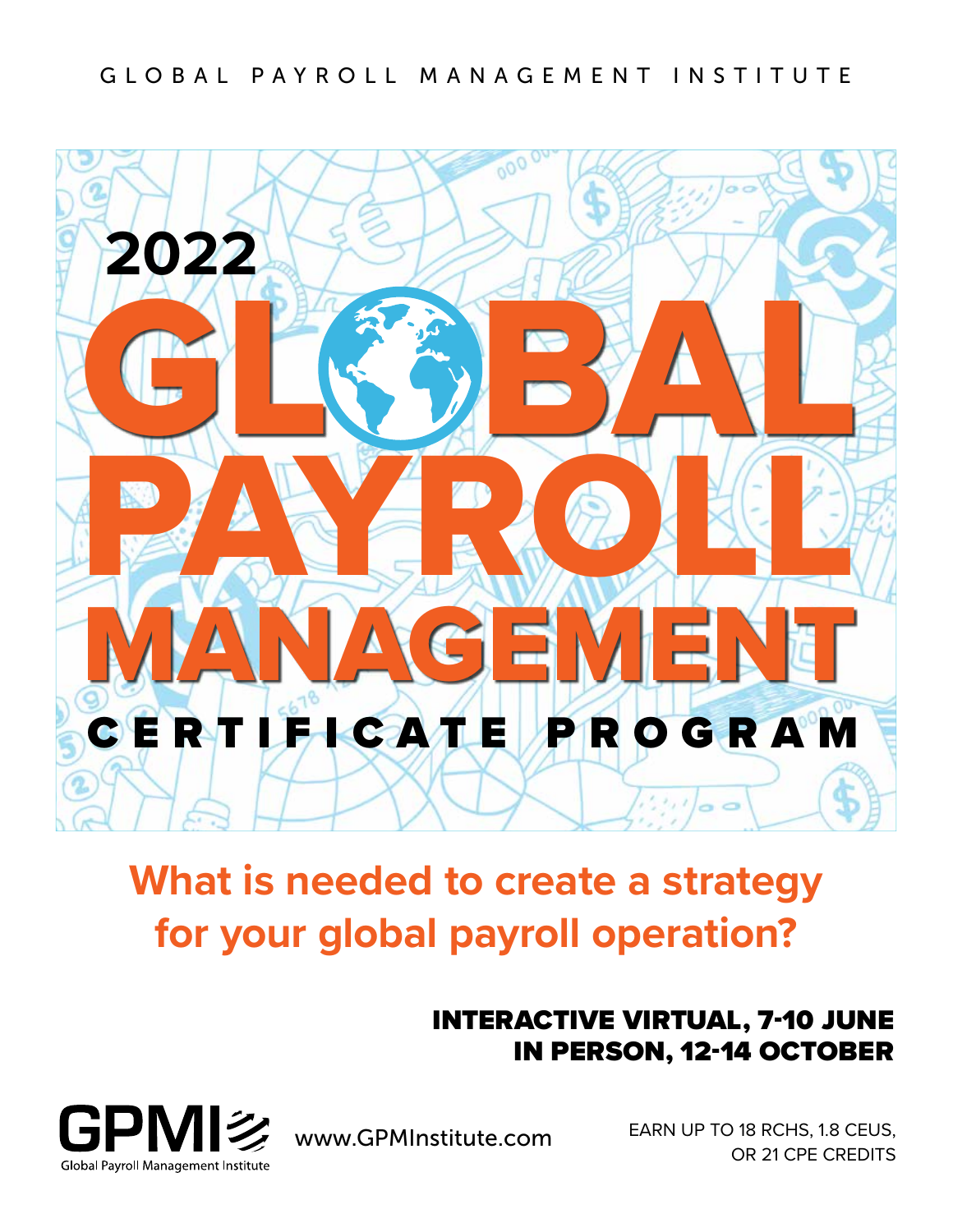## GLOBAL PAYROLL MANAGEMENT CERTIFICATE PROGRAM

Addresses the challenges a global payroll organization faces such as **standardization**, **consistency**, and **building an internal structure** that supports paying employees globally.

- **● Define your organization's current state and review different global payroll delivery models**
- **● Create a global matrix of data to collect**
- **● Understand the importance of a country's culture and how it will impact your project**
- **● Develop a plan that supports implementation, ongoing operations, and vendor management**

### **Your registration includes:**

- A hard-copy course book for in-person classes or a PDF course book for virtual classes
- **•** Networking continental breakfast and luncheon each day with your instructor and class attendees for in-person classes
- Up to 18 RCHs, 1.8 CEUs, or 21 CPE credits

© 2022 API Fund for Payroll Education, Inc.

2 | www.GPMInstitute.com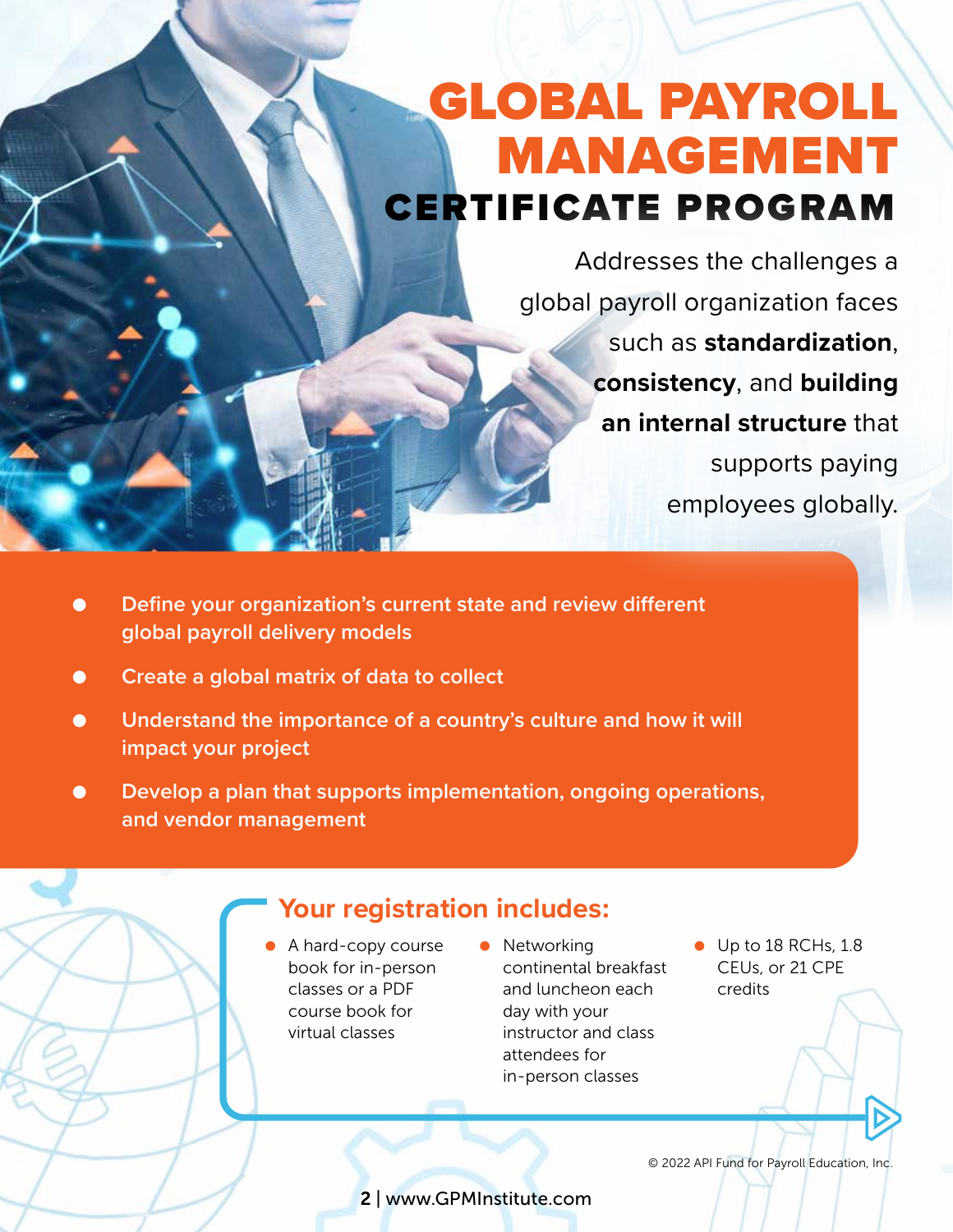# **LEARNING MODULES**

## **Introductory and Discovery Phase The Strategy**

- ⊲ Get started on your global journey
- **▷** Define current state and process mapping
- ⊲ Understand data collections and stakeholders
- ▶ Create payroll service delivery model
- ▶ Understand cultural and language requirements
- ⊲ Develop a business case

# **Phase**

- ⊲ Define your organization's goals and objectives
- **▷** Create corporate governance model
- ▶ Understand deployment and operational strategies

#### **The Design Phase**

- **▷** Define compensation work rules and benefits
- ⊲ Build a data matrix for each country's compliance requirements
- ▶ Blueprint the global payroll structure and design

#### **The Implementation Phase**

- ⊲ Finalize plans for implementation
- ⊲ Launch the project and kickoff
- ⊲ Manage scope
- **▷** Define change management
- ⊲ Establish training plan and communication
- ⊲ Evaluate the project

#### **Global Payroll Case**

- **▷** Develop and manage a global payroll operation
- ▶ Identify global talent

#### **Structuring Global Payroll Operations**

- **►** Build high performance global teams
- ▶ Manage vendor partnerships
- ⊲ Understand global communications
- **⊳** Create business continuity

\*Learning Modules subject to change without notice.

Field of Study: Business Management & Organization Course Level: Overview